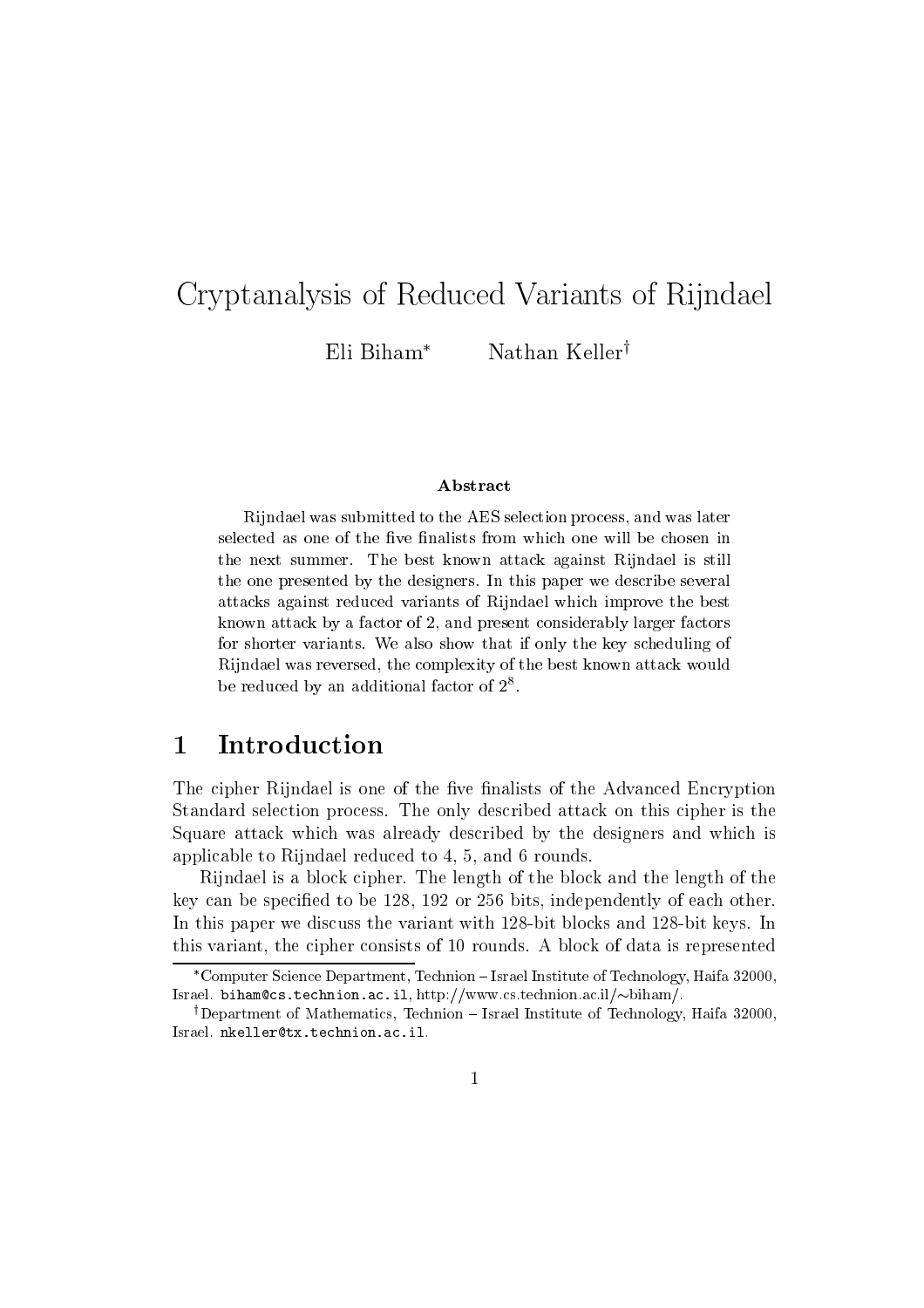in a 4 - 4 matrix of bytes. Every round except for the last consists of 4 transformations:

- 1. ByteSubstitution a single non-linear transformation is applied to each byte of the data.
- 2. Shift reorders the bytes of each row cyclicly.
- 3. MixColumn a linear transformation applied to columns of the matrix.
- 4. AddRoundKey mixes a round key to the intermediate data.

Before the first round AddRoundKey is performed using the key as the round key. In the last round the MixColumn is omitted.

In this paper we present an improvement of all the variants of the Square attack against Rijndael (and against the Square cipher [5]) which reduces the complexity by a factor of 2. In addition, we analyze the 5-round variant of Rijndael using impossible differentials  $[2, 3]$ . This attack is faster than the fastest previously known attack against this variant (but requires some precomputation). We also show the importance of the design of the key schedule: If the key schedule would be reversed (either the order of the round keys, or the order of the bytes in each round key), then we can reduce the complexity of the attacks against the 5- and 6-round (modified) variants by another factor of  $2^8$ .

The attacks are based on the following property of MixColumn transformation: if two inputs of this transformation differ by one byte then the corresponding outputs differ by all the four bytes. We can use it to find a property of Rijndael reduced to 4 rounds: if two plaintexts differ by one byte then before the first MixColumn the data differ by only one byte. After MixColumn the data differs in a full column and then before the second MixColumn the data differs in one byte in each column. Therefore, after the second MixColumn the data differs in all the 16 bytes. It leads to the following interesting properties:

1. Consider a set of 256 plaintexts which are equal in all bytes except for one and in this one assume all the possible values (this byte is then called "delta-set" and the others are called "passive"). Then because of the property the inputs of the third MixColumn assume all 256 possible values in each byte. So the XOR of them in each byte is 0. MixColumn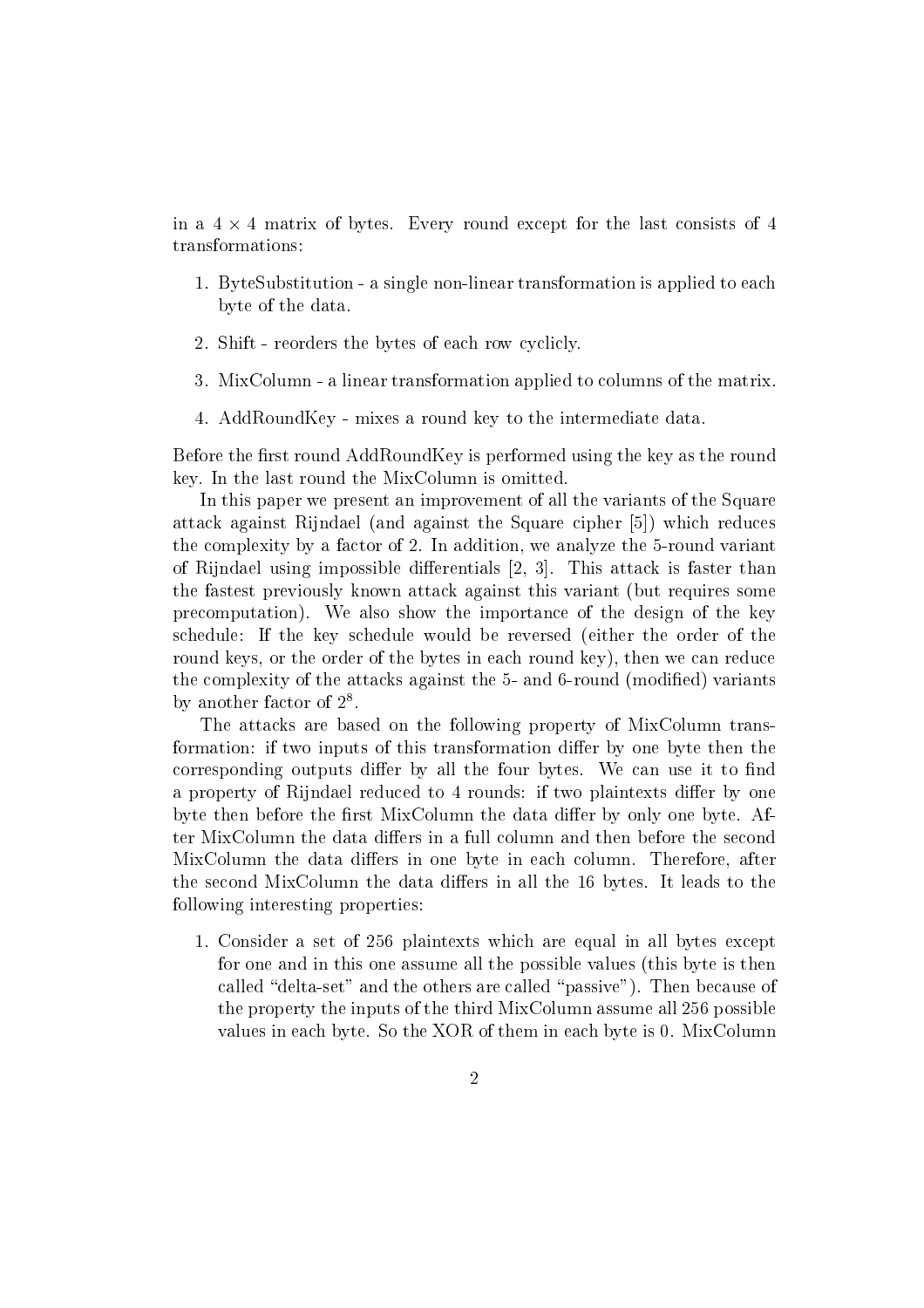| Attack                  | Number of | Source     | Chosen              | Time       |
|-------------------------|-----------|------------|---------------------|------------|
|                         | Rounds    |            | Plaintexts          | Complexity |
| Square                  |           |            | $2^9$               | $2^9$      |
| Square                  | h,        |            | $2^{11}$            | $2^{40}$   |
| Square                  | 6         |            | $2^{32}$            | $2^{72}$   |
| Improved Square         |           | This paper | $2^9$               | $2^8$      |
| Improved Square         | 5         | This paper | $2^{11}$            | $2^{39}$   |
| Improved Square         | 6         | This paper | $2^{32}$            | $2^{71}$   |
| Impossible differential | 5         | This paper | $2^{29.5}$          | $2^{31}$   |
| Reversed key schedule   | 5         | This paper | $2^{\overline{11}}$ | $2^{31}$   |
| Reversed key schedule   |           | This paper | $2^{32}$            | $2^{63}$   |

Table 1: Complexities of attacks on reduced variants of the cipher

is a linear transformation so this property holds after the MixColumn too. This is the property on which Square attack is based.

2. An impossible differential property: consider two plaintexts which differ by only one byte. If the corresponding ciphertexts of the 4-round variant are equal in bytes number 1, 6, 11, and 16 then before the Shift of round 4 the corresponding data are equal in bytes number 1, 5, 9, and 13 (i.e., in the first column). Therefore, after the MixColumn of the third round the data is equal in the first column. As a result, before the MixColumn of the third round the data is equal in the first column, but according to the discussion above all the bytes in that stage should differ. Therefore, such plaintext pairs cannot be encrypted to such ciphertext pairs. We base our 5-round impossible differential attack on this property.

The complexities of the attacks (the known and those we present here) are summarized in Table 1.

The paper is organized as follows: The description of Rijndael is given in Section 2. The Square attack [5] and our improvement of it are described in Section 3 along with the attack on the variant with the reversed round keys. Finally, in Section 4 we describe the attack against a 5-round variant of Rijndael using impossible differentials.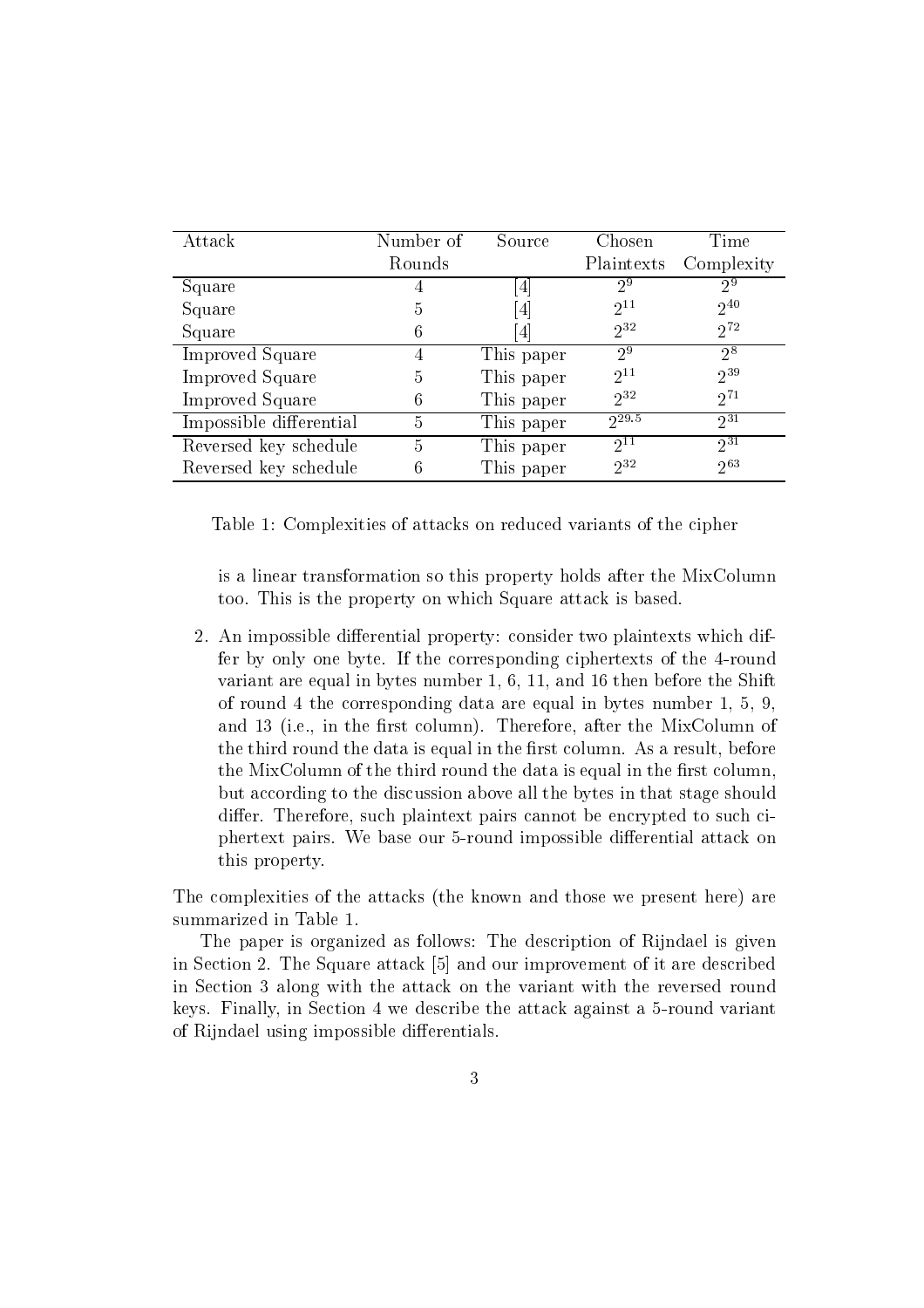## 2 Description of Rijndael

The AES requirements state that the length of the key can be specified to be 128, 192 or 256 bits while the length of the block is 128 bits. The designers of Rijndael cipher also allow the length of the bloc to be 128, 192 or 256 bits, independently of the length of the key. In this paper we deal with the variant in which the lengths of both are 128 bits. In this case the cipher consists of 10 rounds (the number of rounds reaches 14 when the length of the key or the length of the block is 256 bits). The intermediate state is arranged in a 4 - 4 matrix of bytes. Every round except for the last consists of the following transformations:

- 1. ByteSubstitution: This transformation is applied to each byte separately. Each byte is considered as representing coefficients of a polynomial of degree less than 8 over  $Z_2$  (i.e., elements of  $GF(2^8)$ ). Then we calculate the inverse of this polynomial modulo  $(x^8 + x^4 + x^3 + x + 1)$ , multiply the result by a fixed matrix and add a fixed polynomial. This transformation is the only non-linear transformation in the cipher.
- 2. Shift: The first row of the matrix remains constant, the second row is shifted one byte to the right, the third row is shifted two bytes to the right, and the last row is shifted three bytes to the right.
- 3. MixColumn: we consider each column of the matrix as a polynomial of degree less than 4 over  $GF(2^8)$  and multiply this polynomial by the polynomial  $03_x \cdot x^3 + 01_x \cdot x^2 + 01_x \cdot x + 02_x$  (where  $a_x$  denotes hexadecimal value) modulo  $(x^4 + 1)$ . This transformation is linear.
- 4. AddRoundKey: a 128-bit round key, which is derived of the key by the KeyExpansion algorithm, is bytewise XORed to the state. In the last round the MixColumn transformation is omitted and before the first round an AddRoundKey transformation is performed, using the key itself as a round key.

#### 2.1 The Key Expansion

The round key of each round is derived of the key using the Key Expansion algorithm. Each round key is of length 128 bit and by the design knowing a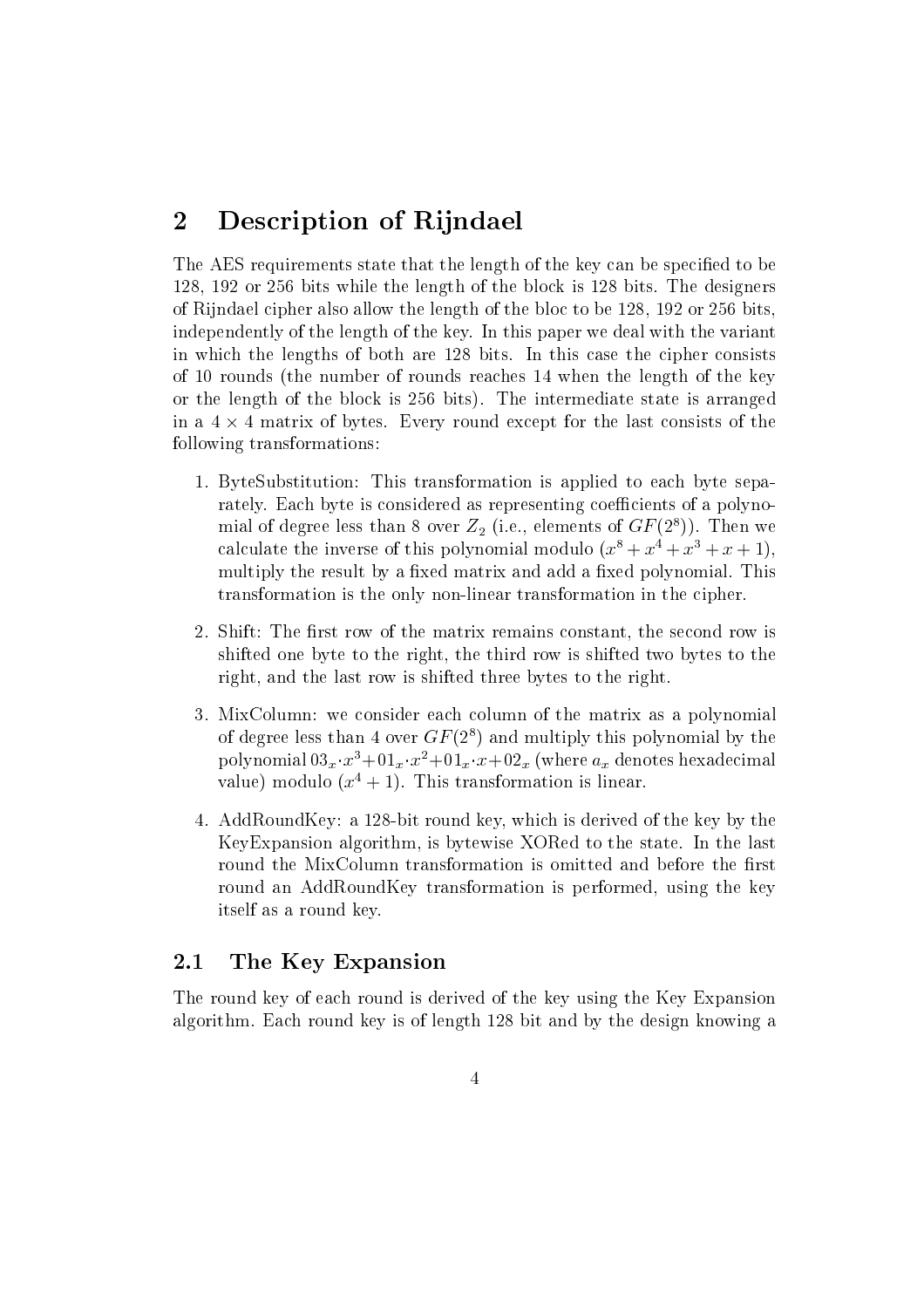round key of any round is enough to recover the key. The round key is derived as follows: Let us denote the bytes of the expanded key by  $K_0, K_1, K_2, \ldots$ where the key is  $K_0, K_1, \ldots, K_{15}$ . Then the expanded key is derived from the formulae

$$
K_n = \begin{cases} K_{n-1} \oplus K_{n-16}, & \text{if } 16 \nmid n \\ K_{n-16} \oplus ByteSubstitution(Shifted K_{n-1}) \oplus Rcon, & \text{otherwise} \end{cases}
$$

We can see that the Key Expansion is not linear but there is strong connection between bytes of the k'th round key and those of the  $(k + 1)$ 'th:  $K_n \oplus K_{n-1} =$  $K_{n-16}$ . It gives us more information when guessing some bytes of a round key.

## 3 The Square Attack

We refer here to 4-round reduced variant of the cipher. Consider a set of 256 plaintexts which differ by one byte in which they assume all of the possible values (the plaintexts are equal in the other bytes). The AddRoundKey and the ByteSubstitution are permutations so after the ByteSubstitution of the first round the data still assumes all the possible values in that byte and equal in the others. Notice now that if two inputs of the MixColumn differ only in one byte, the corresponding outputs differ in all of the bytes: if the inputs are  $(a, b, c, d)$ ,  $(a', b, c, d)$  then (by the linearity of MixColumn) the difference between the outputs is

$$
(02_x \cdot (a-a'),01_x \cdot (a-a'),01_x \cdot (a-a'),03_x \cdot (a-a'))
$$

(where all operations are in  $GF(2^8)$ ). Therefore, the outputs of the MixColumn differ in all the 4 bytes. Therefore, in our case in all of the four bytes of the column all of the values are assumed. As we said before, this property remains after the ByteSubstitution of round 2, the Shift transforms these four bytes to one byte in each column so after the MixColumn of round 2 in all of the bytes all of the values are assumed. Therefore, after the Shift of the third round in all of the bytes all of the values are assumed. Then the XOR of all of the values in each byte is 0. The MixColumn is a linear transformation. As a consequence, after the MixColumn still the XOR of the values in each byte is 0. This property remains after the AddRoundKey. Therefore, the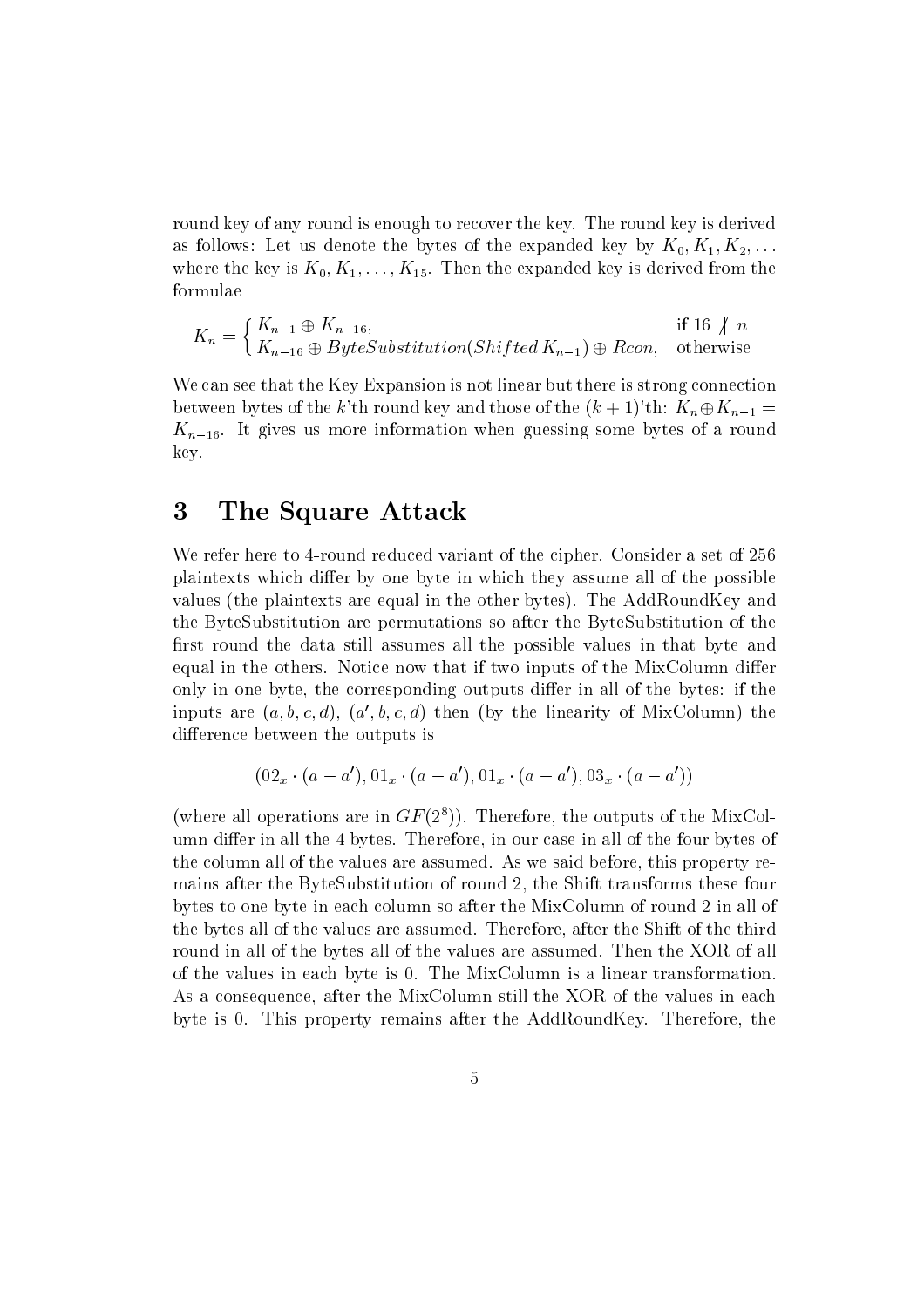XOR of the inputs of the ByteSubstitution of the fourth round in each byte is 0.

Let us consider now 256 chosen plaintexts which assume all of the values in the first byte and all equal  $\theta$  in the other bytes. In the attack we guess one byte in the round key of the fourth round and decrypt the fourth round in the corresponding byte in all of the 256 ciphertexts. We get the 256 inputs of the ByteSubstitution of the fourth round. Now we XOR them and check, whether the result is equal to 0. If not, then the guess is wrong. The probability of this event (that the XOR equals 0) is  $1/256$  so on average only one wrong guess is left. We can check it by looking at another set of plaintexts. In the same way we find the rest of the fourth RoundKey and from that RoundKey we derive the key.

This attack can be extended to Rijndael reduced to 5 and 6 rounds by adding one round in the beginning or in the end or both of them (see [4]). The complexities of those attacks are summarized in Table 1.

#### 3.1 Our Improvement of the Square Attack

In the Square attack the XOR of all of the 256 inputs of the ByteSubstitution of the last round is computed. For that, the corresponding ciphertext bytes are XORed with the guessed byte of the round key, then  $ByteSubstitution^{-1}$ is performed, and all the 256 results are XORed. The final result is expected to be zero.

We observe that pairs with equal values do not contribute to the last XOR, and thus pairs with equal values in the corresponding byte of the ciphertext do not contribute to it, independently of the byte of the round key. Therefore, we can avoid applying this process for pairs with the same values in the corresponding byte of the ciphertext. In the random case the  $prob(n) = {256 \choose n} 256^{-n} \left(1 - \frac{1}{256}\right)^{256-n} \approx \frac{1}{en!}$  (this is the probability that when we throw 256 balls into 256 boxes, a box is being hit by  $n$  balls).

We throw out all pairs of ciphertexts which are equal in the byte we check, i.e., values which appear an odd number of times remain once, and all others are discarded. As a result a smaller set of byte values is found, and the rest of the analysis should be performed only on this smaller set. In the average case the number of remaining ciphertexts is about  $prob(1)$  +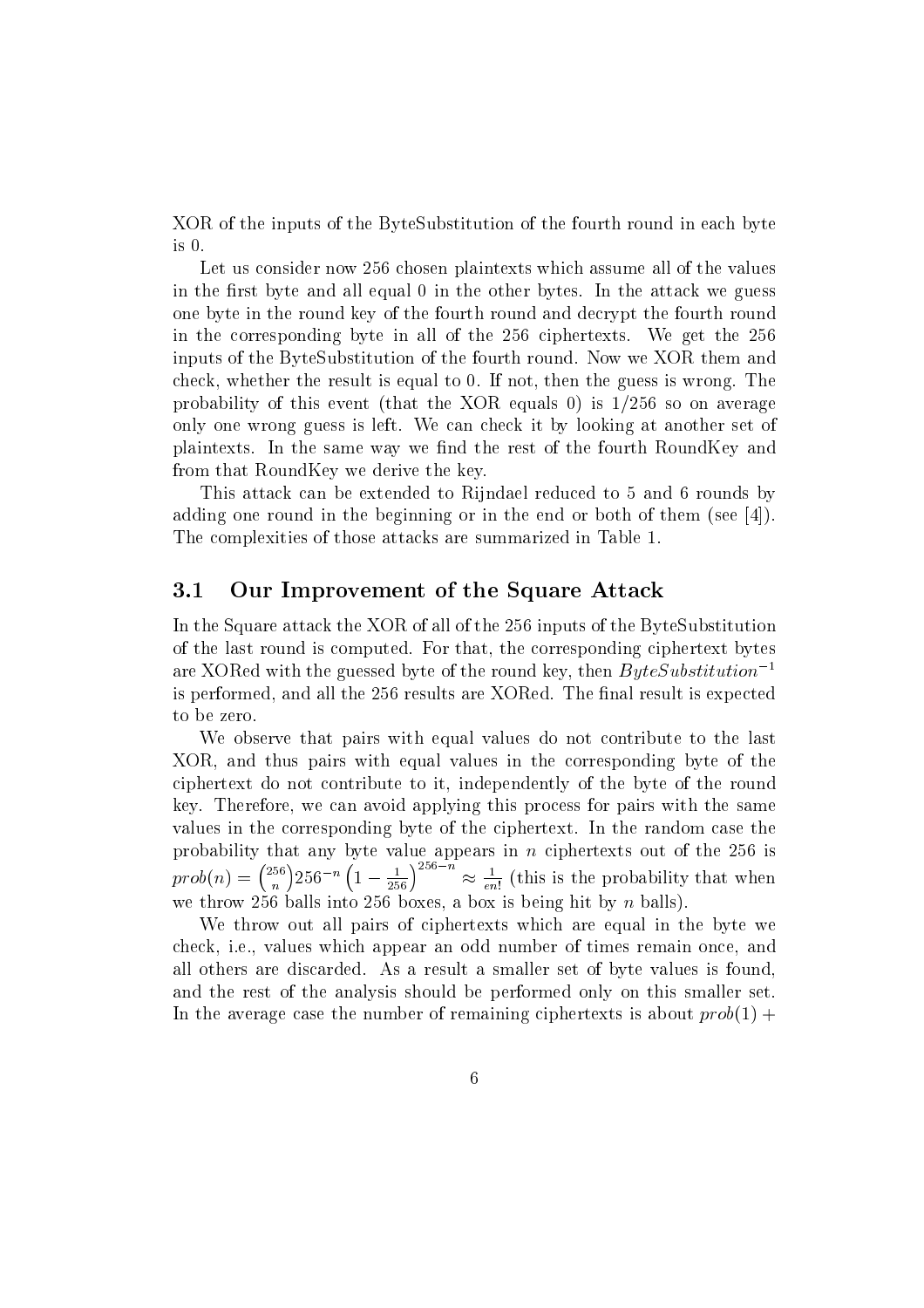$prob(3) + prob(5) + \ldots \approx 0.43$ . Thus, the key inner loop of the attack should be performed only to  $0.43 \cdot 256 \approx 110$  values on average, rather than 256. This reduces the complexity of the attack to 0.43 of the original complexity.

We also observe that in the small number of cases in which more than  $m = 128$  values remain (in the range 129 to 255 values), we can use the complementing set of  $256 - m < 128$  values instead, as if the XOR of the first set is zero, so is the XOR of the complementing set.

Note that in the cases of 4- and 5-round Rijndael we can also improve the data requirements by other techniques, without affecting this improved time complexity (see Appendix).

#### 3.2 Analysis of a Variant with Reversed Order of Round Keys

If the order of round keys of Rijndael would be reversed, by either reversing the order of the round keys, or reversing the order of bytes in each round key, we would be able to reduce the complexity of the attack by another factor of 2 (and in total by 2 simultaneously with the previous improvement). This attack is based on the fact that given two consecutive bytes of a round key, it is easy to derive one byte of the previous round key.In the original Rijndael this byte cannot be the one guessed in the attack. However, after any of these modications, we can select particular choices of guessed bytes in such a way that the fifth byte is directly computable from the first four, thus saving a factor of  $Z^*$  in the complexity of analysis.

When the order of round keys is reversed, these choices are bytes 1, 6, 11, and 16 of the last round key, which give directly the first byte of the previous round key, which is the one required for the analysis in that round. When the order of bytes in each round key is reversed, bytes 4, 5, 10, and 15 can also be used, giving byte 4 of the previous round which can also be used for the analysis of that round. In both cases we save the complexity of guessing the 2 <sup>8</sup> possible values of one byte.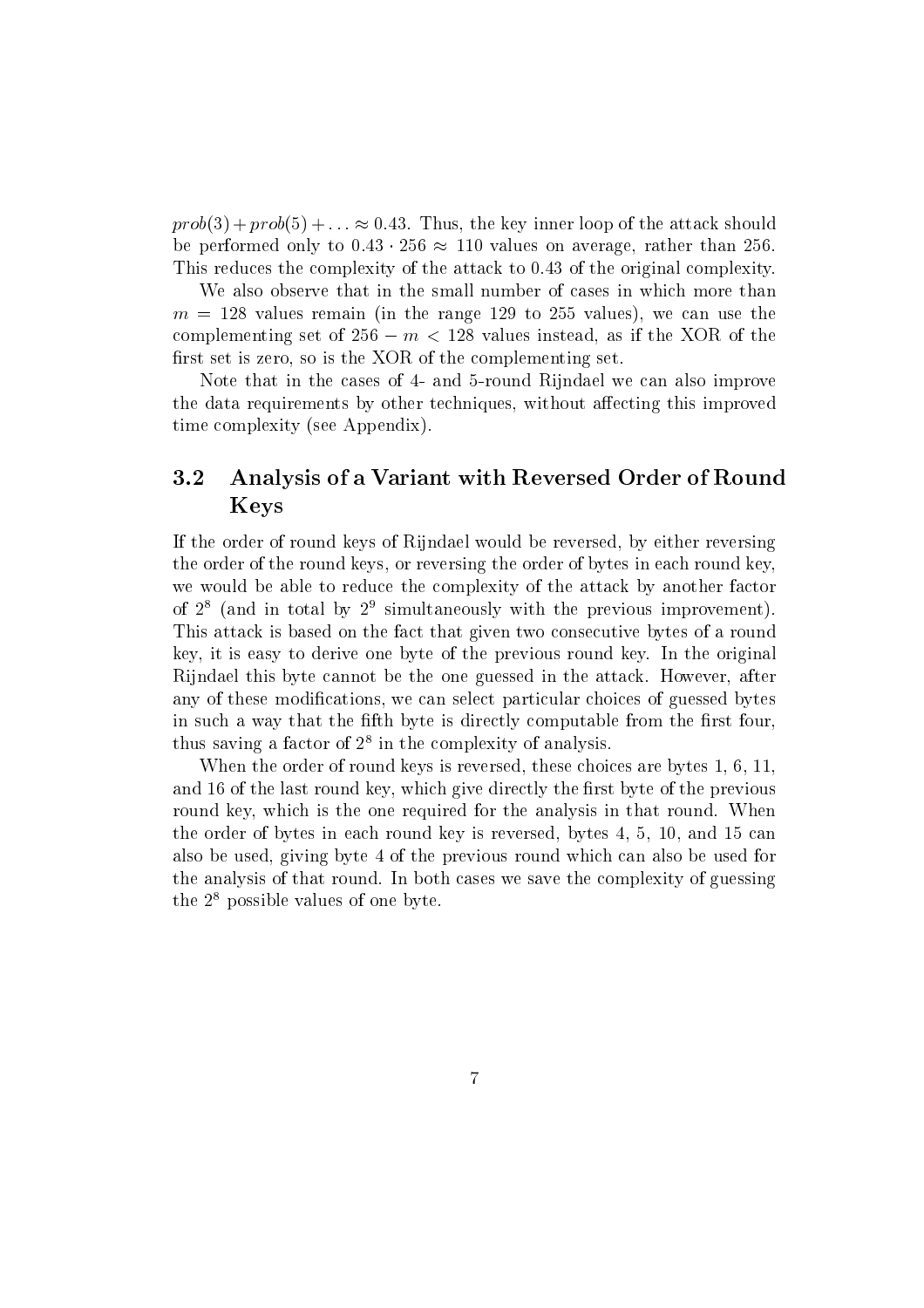# 4 An Attack on 5 Rounds Using Impossible Differentials

The impossible differential property on which the attack is based is the following: Consider Rijndael reduced to 4 rounds. If a pair of plaintexts differ by only one byte then the ciphertexts cannot be equal in any of the following combinations of bytes:  $(1,6,11,16)$ ,  $(2,7,12,13)$ ,  $(3,8,9,14)$ , nor  $(4,5,10,15)$ . The reason is that the difference before the first MixColumn is in one byte, so after it there is difference in one column, and then after the second MixColumn the data differs in all the bytes. On the other hand, if the ciphertexts are equal in one of the four prohibited combinations of bytes then after the third MixColumn the data is equal in one column, and thus before the MixColumn the data in this column is also equal. Therefore, after the second MixColumn there are 4 bytes in which the data is equal. This is a contradiction since we showed that all the bytes of the data differ after that MixColumn. This property is indeed impossible. Note that the probability of this test to pass when testing a random pair is about  $2<sup>33</sup>$ .

The attack analyzes Rijndael reduced to 5 rounds. The attack eliminates wrong round keys of the first round by showing that the impossible property holds in the last 4 rounds if these keys were used. At a precomputation stage we consider all of the pairs of the form  $((a, b, c, d), (a', b, c, d))$  in a column where  $a \neq a'$  (this is the data after the first round). For these pairs we undo the encryption of the hist round, i.e., periorm MixColumn - Shift - and the fo ByteSubstitution<sup>-1</sup> and create a hash table containing one of the inputs of the ByteSubstitution x and the XOR of the two inputs  $x \oplus y$ , indexed by  $x \oplus y$ , where x, y are the inputs of the ByteSubstitutions. There are  $2^{32}$ possible values for  $x \oplus y$  and  $2^{40}$  values in the table so on average there are about 2<sup>8</sup> values of x which correspond to each value of  $x \oplus y$ .<br>In the attack we consider 2<sup>32</sup> chosen plaintexts which assume all the

possible values in these four bytes and 0 in the others. There are about (233)  $Z^2$  = 233 pairs of plaintexts so there are about 263/230 = 233 pairs in which the ciphertexts are equal in one of the prohibited combinations. For these pairs we compute  $x \oplus y$ , and use the hash table to fetch the about  $2^8$  possibilities of x which correspond to the computed  $x \oplus y$ . This process identifies about  $2^8$  wrong keys by XORing the plaintext and the x's. Due to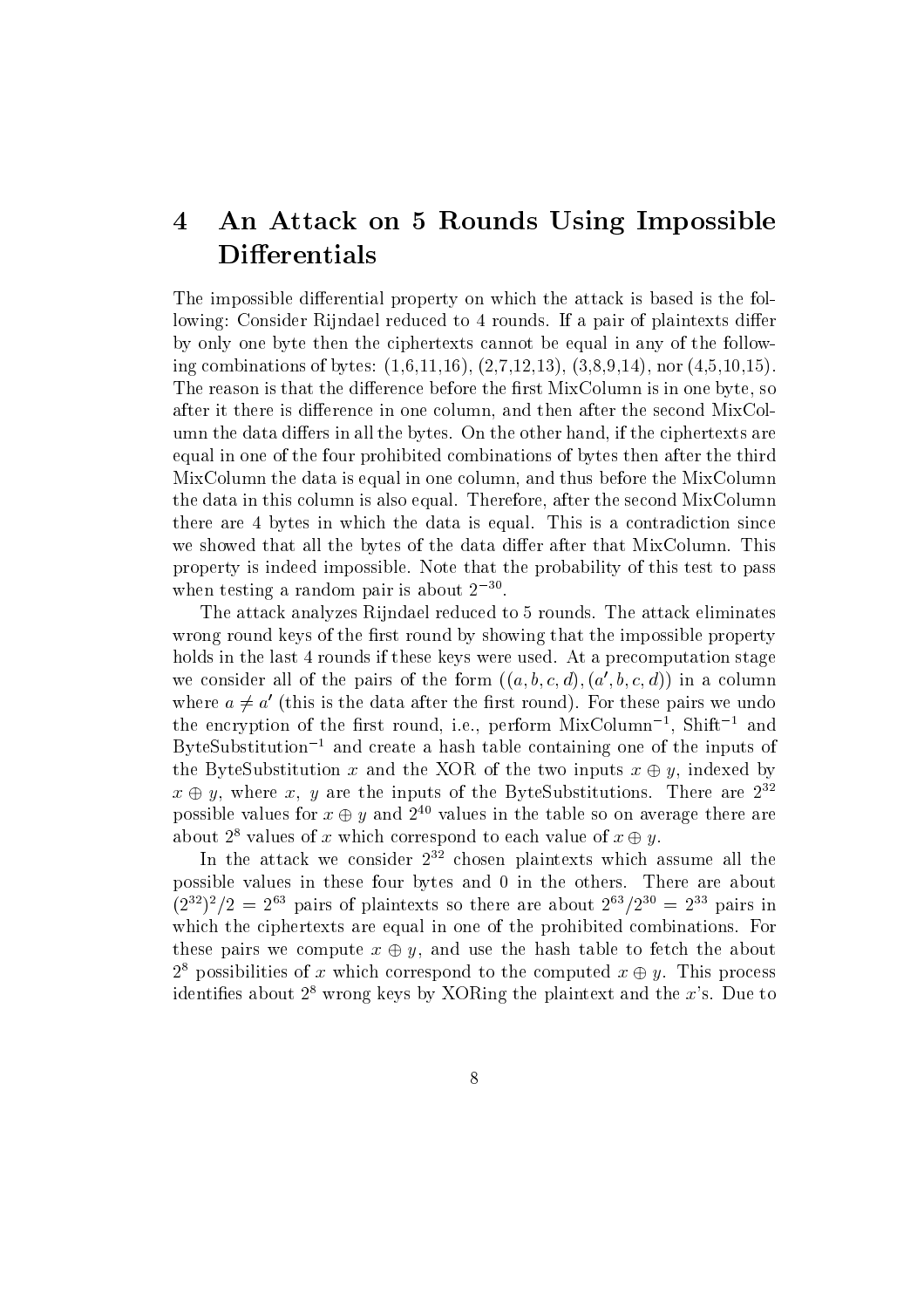collisions the number of remaining wrong keys is about

$$
2^{32}(1 - 2^{-32})^{2^{33} \cdot 2^8} \approx 2^{32}(e^{-1})^{2^9} = 2^{32}e^{-512} \approx 0
$$

so only the right key remains. In the same way we get the rest of the key.

Notice that this number of remaining wrong pairs is very small, and thus that less chosen plaintexts can be used. A careful analysis shows that about  $2^{28}$  pairs which are formed from about  $2^{29.5}$  chosen plaintexts (randomly  $\rm c$ nosen out of the  $\rm z$   $\rm \tau$  former ones) suffice for this attack.

The complexity of this attack is as follows: In the precomputation we decrypt one column of one round of  $2^{40}$  pairs. This is equivalent to about  $\div$   $\cdot$  2  $^{\circ}$   $\approx$  2  $^{\circ}$  encryptions. The resultant hash table requires 2  $^{\circ}$  bytes of memory.

The attack requires  $2^{29.5}$  chosen plaintexts, which contain  $2^{28}$  pairs. For each pair we look at the table and get about  $2^8$  values of x, from which we compute the corresponding impossible values for  $k$ . These values are then deleted from the table of the possible keys. The time complexity of this stage (and of the attack) is about 2<sup>33</sup> encryptions. The attack requires 2<sup>233</sup>: chosen plaintexts,  $2^{12}$  time,  $2^{12}$  bytes of memory (including  $2^{12}$  bits for the table of deleted keys), and  $2^{36}$  time of precomputation.

# A An Improvement of the Square Attack Against the 4- and 5-Round Variants

#### A.1 The 4-Round Variant

We first present an attack on 4-round variant which is not so good by itself but can be combined with the Square attack, reducing the required data by a factor of 2.

For this attack we denote by "delta-set" a byte in which all the values are assumed and by a "passive byte" a byte in which all of the data is equal. In this attack we use the same property as Square attack does: if in the plaintexts one byte is a delta-set and the others are passive then in the inputs of the MixColumn transformation of the third round all of the bytes are delta-sets. Similar ideas were presented in [1].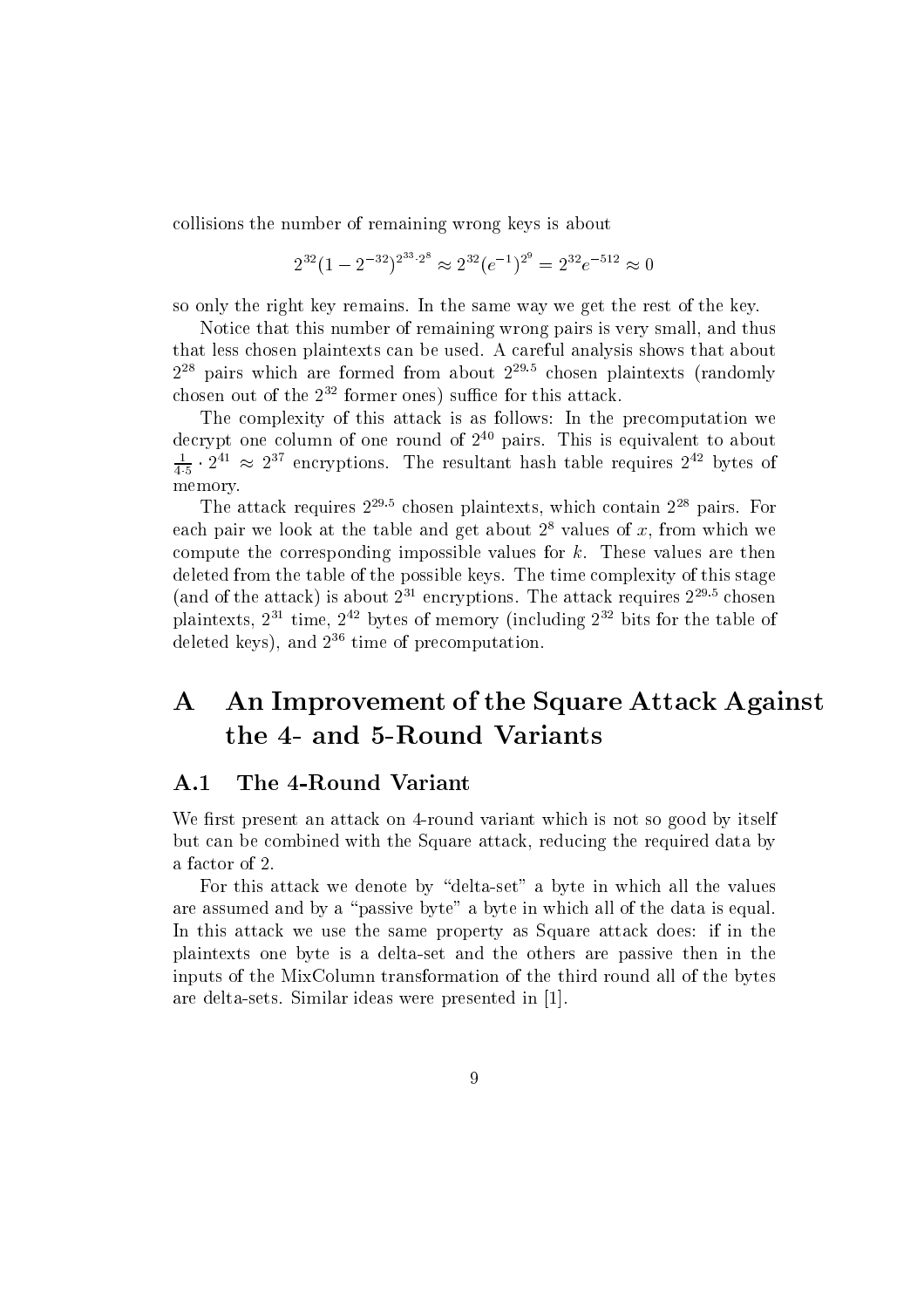Notice that we can switch between the MixColumn and AddRoundKey of the third round by using  $RoundKey^* = MixColumn^{-1}(RoundKey)$  instead of the RoundKey.

We consider a set of 256 chosen plaintexts in which one byte is a delta-set and the others are passive. Now, we guess 4 bytes of the fourth RoundKey and decrypt the last round in one column (we choose the four bytes in such way that before the Shift of the last round these bytes are in the same column so we can decrypt this column), perform  $MixColumn^{-1}$  and get the inputs of the MixColumn in these four bytes. As we said before, all of the values have to appear in each byte. The probability of this event to occur in an arbitrary case is  $256!/256^{256} \approx 0$  so that all of the wrong keys fail this test. As a result we find 4 bytes of the fourth RoundKey. In the same way we can complete the rest of this RoundKey. Then, the original key can easily be derived from the Round Key. As we have seen, the probability of all 256 values assumed in each on of the 4 bytes is very low. So we can check less plaintexts and still with overwhelming probability all of the wrong guesses fail the test. With more accuracy, the probability of k values chosen in random between 0 and 255 to be different is  $\frac{1}{256k}$  . The complexity of this attack is big because we guess 32 bits of a Round Key. But we can combine this attack with the Square attack on 4-round Rijndael: in the Square attack after checking the XOR of the 256 (or 110, using our improvement) values, one wrong key remains on average. The designers of the attack then suggest to check the remaining keys by an another delta-set, thus requiring  $2^8$  additional chosen plaintexts.

We observe that instead we can perform the Square attack on 4 bytes of a column (we have to do it anyway in order to find these key bytes too). Then we are left with 16 possibilities of the 32 bits of the last Round Key. Now we perform the attack described above using only these 16 guesses and some of the chosen plaintexts we already have. We can see that even 16 plaintexts are enough because then by the Birthday Paradox with probability 0.5 two values in a byte are equal so the probability that the 16 values are different in all the 4 bytes is  $1/16$  so only the right key remains (if no, we check some more of the plaintexts).

In this way we reduce the data requirement by a factor of 2 without affecting the complexity.